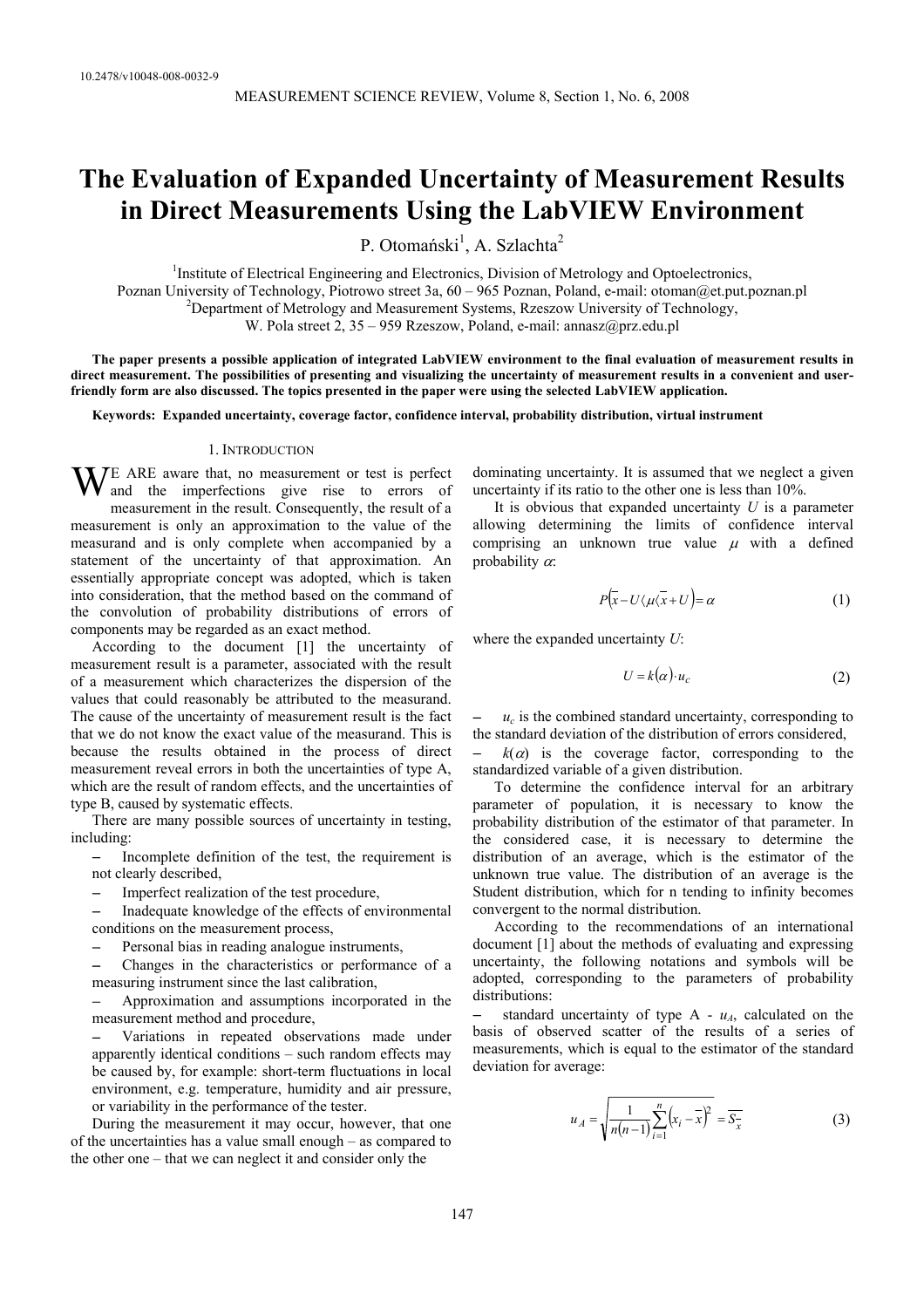standard uncertainty of type  $B - u_B$ , equal to the standard deviation of the assumed distribution of apparatus errors. With the assumption that the apparatus errors have rectangular distribution within the limits of maximum error ±∆*<sup>g</sup>* :

$$
u_B = \frac{\Delta_g}{\sqrt{3}} = \sigma_J \tag{4}
$$

combined standard uncertainty for a directly measured value, when the standard uncertainties of type A and type B are taken into consideration:

$$
u_C = \sqrt{u_A^2 + u_B^2} \,. \tag{5}
$$

#### 2. LABVIEW PROGRAMMING ENVIRONMENT

LabVIEW (Laboratory Virtual Instrument Engineering Workbench) is graphical programming software used in developing programs for simulation, data acquisition, control, and communication application. In the LabVIEW environment, icons are interconnected to create a program generally referred to as a VI (Virtual Instrument) [2], [3], [4]. All VI's must have two components: the Front Panel and the Block Diagram. The Front Panel contains various controls and indicators while the Block Diagram includes a variety of functions. The functions (icons) are wired inside the Block Diagram, where the wires represent the flow of data. The execution of a VI is data dependent, which means that a node inside the Block Diagram will execute only if data is available at each input terminal of that node. By contrast, the execution of a traditional program, such as C program, follows the order in which the instructions are written [5]. VI's make up a new generation of measurement equipment. In these new devices the hardware realization of some functions is replaced with an appropriate program executed by a PC computer. It concerns mainly the device handling and the execution of signal processing algorithms. Thanks to those facilities, it is easy to modify such device and execute the signal processing algorithms. In particular, the LabVIEW environment seems to be commonly used at the university level teaching process for realization of specific programs for presentation of various problems.

## 3. VIRTUAL INSTRUMENT DESIGNED TO DETERMINE THE UNCERTAINTY OF MEASUREMENT RESULTS

A program was developed in the form of a virtual device, designed to determine the values of the uncertainty of measurement results. The prepared application makes it possible to determine the expanded uncertainty for direct measurement as well as to visualize the recorded measurement results [6].

After the application is run, a text file containing the measurement results should be read in. At this stage of working out the measurement results, we should assess whether some of the results do not reveal a gross error. If any of the results seems "doubtful", we should delete it, giving the measurement number, and next run the program with the button "analysis". Then the values of the limiting interval are

determined. If the "doubtful" result falls into the interval, we leave it, reversing its deletion, and we test the whole population. Otherwise such result should be rejected.

Fig.1 presents a fragment of the application panel, designed to verify gross errors. Another stage of the measurement is the parametric evaluation, i.e., determination of the values of the uncertainty of type A and type B, as well as the combined uncertainty, according to equations (3), (4) and (5).



Fig.1 Panel of virtual device designed to verify gross errors

At this stage, relations between the uncertainties of type A and type B should be defined. There are three options to choose from:  $u_A \gg u_B$ ,  $u_A \ll u_B$  or  $u_A \approx u_B$ . There are three bookmarks at our disposal in the program, which correspond to the above mentioned relations. Fig.2 presents an appropriate fragment of the panel.



Fig.2 Panel of virtual device designed to evaluate relations between uncertainties errors

Fig.3 shows a fragment of the diagram of the application designed to determine the values of standard uncertainty of type A.

After the values of combined uncertainty are determined, the final stage of calculations is to determine the confidence interval, i.e., the value of expanded uncertainty *U*. The value of this uncertainty is related to coverage factor  $k(\alpha)$ .

When  $u_A \gg u_B$ , the value of probability  $\alpha$  should be given, and the application will automatically puts in an appropriate value of the coverage factor for the Student distribution from a table contained in the program.

When  $u_B \gg u_A$ , the value of  $k(\alpha)$  is equal to the value of the coverage factor for the rectangular distribution. The application puts value of the factor in accordance with the value of probability  $\alpha$ .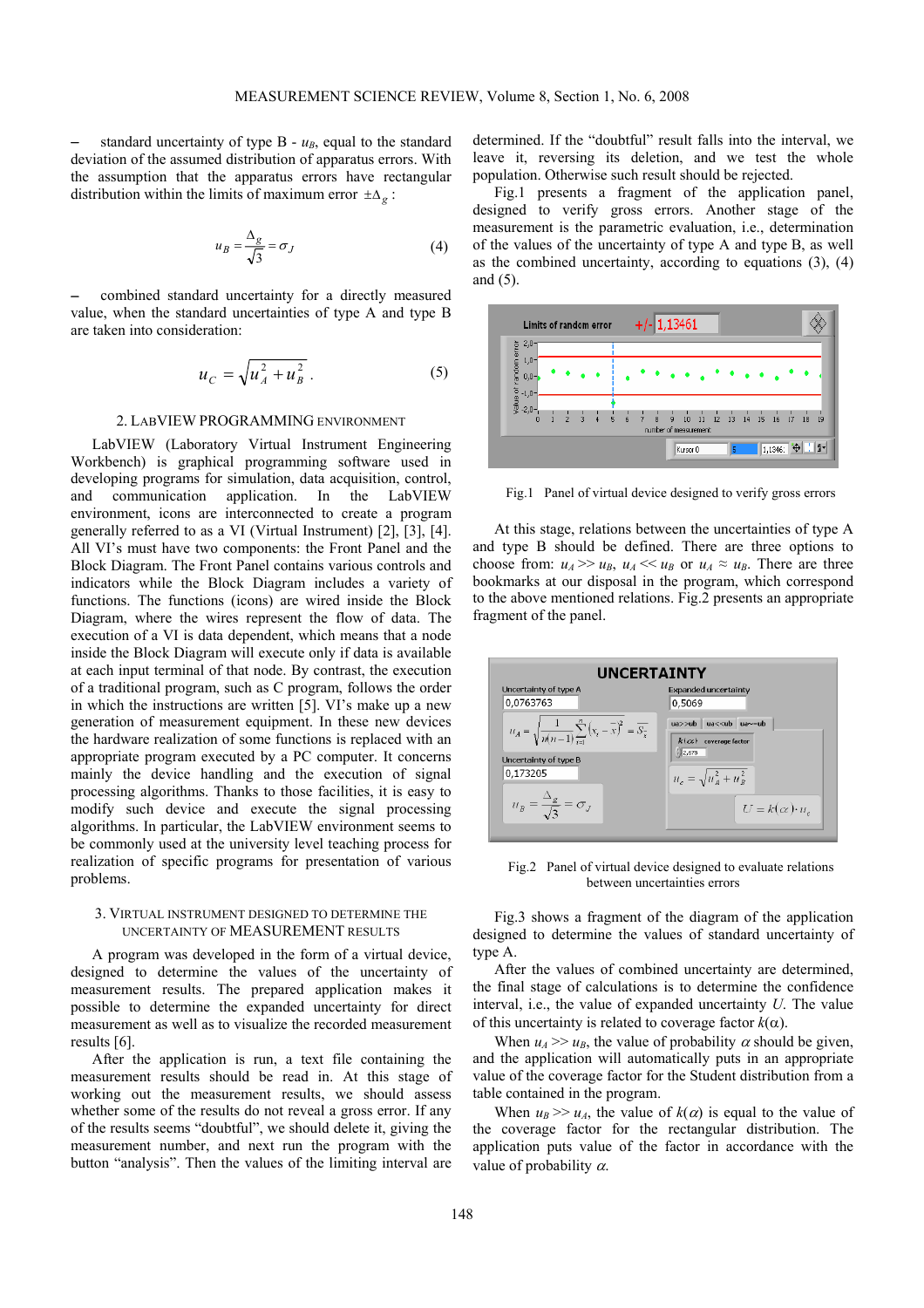

Fig.3 Fragment of application diagram designed to determine uncertainty of type A

For example, when  $u_A \approx u_B$ , we have a situation that the exact value of the coverage factor is equal to the factor for the convolution of the Student distribution and the rectangular distribution. In such case, we can either give the exact value of the factor – as long as we know it – or use one of the approximate evaluation methods of coverage factor, recommended in document [1].

This document suggests, for a measuring event with a small number of tests, a method according to which the coverage factor  $k(\alpha)$  assumes the values of standardized variable of Student distribution  $k_{m}$ , read from the table of this distribution for the method of effective number degrees of freedom *me*.

According to Welch-Satterthwaite Formula [7], if the combined standard uncertainty is a root of a sum of two or more variances estimated on the basis of results of a small number of tests with unknown standard deviation  $σ$ , the unknown distribution of the required standardized variable can be approximated by means of Student distribution for the effective number of degrees of freedom *me* given by the formula (6):

$$
m_e = \frac{u_C^4}{\sum_{i=1}^n \left[ \left( \frac{\partial y}{\partial x_i} \right)^4 \frac{u^4(x_i)}{m_i} \right]}.
$$
 (6)

Assuming that all partial derivatives are equal to one, in the considered case of direct measurement the effective number of degrees of freedom is described by means of relationship (7) resulting from the general Welch - Satterthwaite formula:

$$
m_e = \frac{u_C^4}{\frac{1}{m_A} \cdot u_A^4 + \frac{1}{m_B} \cdot u_B^4}
$$
 (7)

where:

 $u_C$  is a standard combined uncertainty of value Y measured directly and computed according to the equation (5),  $m_A = n - 1$  is the number of degrees of freedom,

 $m_B$  is the number of degrees of type B freedom and is computed on the basis of reliability of component standard uncertainty of type B.

In a situation when type B standard uncertainty is estimated on the basis of known rectangular distribution whose borders are defined by the limiting error of measuring devices, one can assume that this uncertainty is well known. Therefore, for the following analysis one can assume that the relative uncertainty of type B values equal to 0,1 [1], which reflects the number of degrees of freedom  $m_B = 50$ .

The same international document [1] recommends among other things to use arbitrarily imposed values of coverage factors which are equal appropriately  $k(\alpha) = 3$  for probability  $\alpha$  = 0.99 and  $k(\alpha)$  = 2 for probability  $\alpha$  = 0.95.

According to this assessment, factor  $k(\alpha)$  is attributed the value of the factor, which is close to the values of standardized variable of normal distribution.

Fig.4 shows the panel of a virtual device designed to evaluate the expanded uncertainty of measurement results in direct measurement in case when uncertainty of type A is comparable with uncertainty of type B -  $u_A \approx u_B$ . Coverage factor  $k(\alpha)$  was evaluated using the approximate method of effective number degrees of freedom.

## 4. CONCLUSIONS

The paper presents the possibilities of utilizing the LabVIEW integrated environment in the process of evaluating the uncertainty of measurement results in direct measurement.



Fig.4 Panel of virtual device designed to determine expanded uncertainty of measurement result in direct measurement

The possibilities of presenting and visualizing the uncertainty of measurement results in a convenient and userfriendly form are discussed.